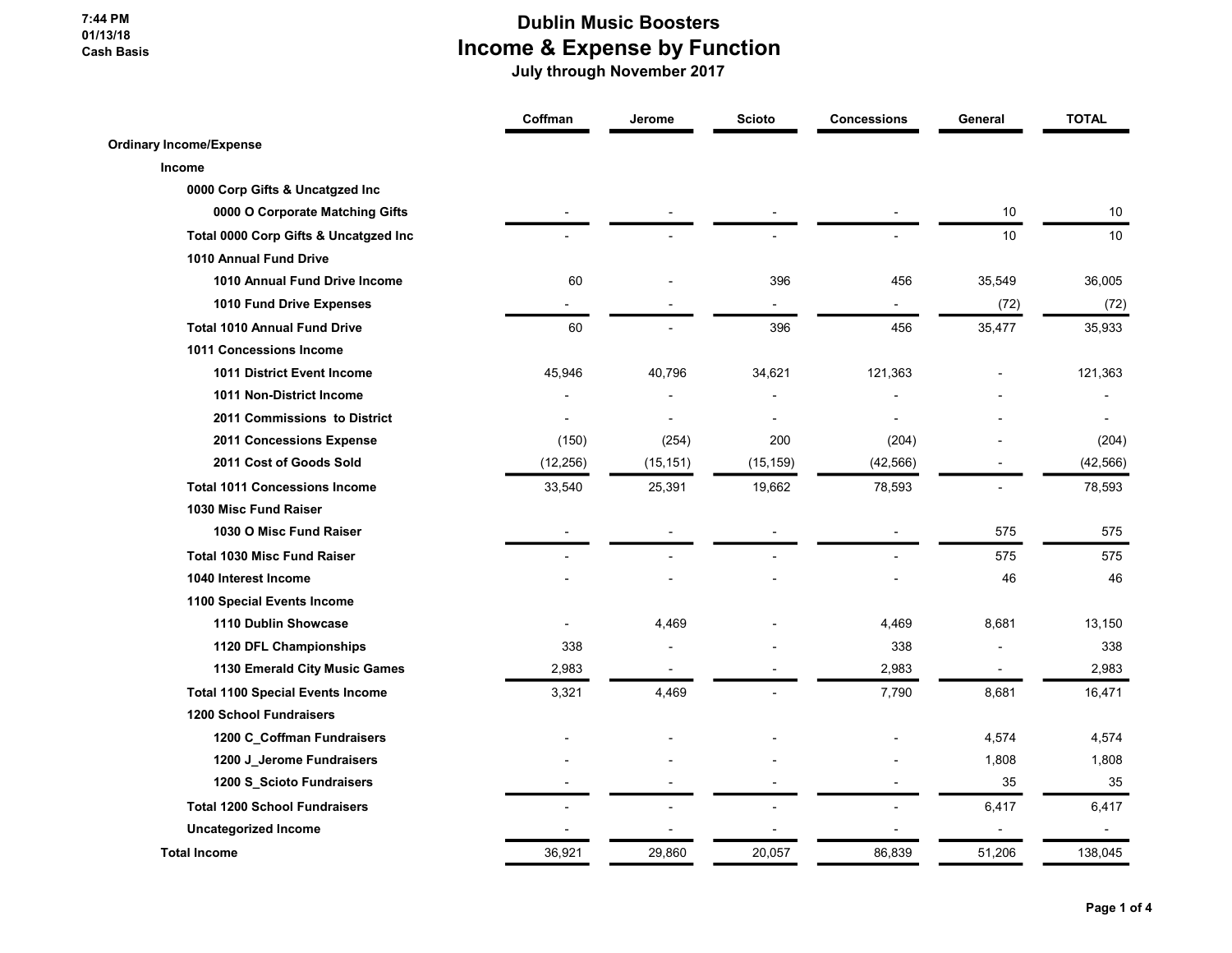7:44 PM 01/13/18 Cash Basis

# Dublin Music Boosters Income & Expense by Function

|                                              | Coffman | Jerome | <b>Scioto</b> | <b>Concessions</b> | General | <b>TOTAL</b> |
|----------------------------------------------|---------|--------|---------------|--------------------|---------|--------------|
| <b>Gross Profit</b>                          | 36,921  | 29,860 | 20,057        | 86,839             | 51,206  | 138,045      |
| <b>Expense</b>                               |         |        |               |                    |         |              |
| 200a General Booster Expenses                |         |        |               |                    |         |              |
| 1051 Bank Activity                           |         |        |               |                    |         |              |
| 1051 O Bank Charges                          |         |        |               |                    | 609     | 609          |
| <b>Total 1051 Bank Activity</b>              |         |        |               |                    | 609     | 609          |
| 2010 Officer's Expenses                      |         |        |               |                    |         |              |
| 2010 O Officer's Expense                     |         |        |               |                    |         |              |
| 2010 O Insurance                             |         |        |               |                    | 234     | 234          |
| 2010 O Officer's Expense - Other             |         |        |               |                    | 206     | 206          |
| Total 2010 O Officer's Expense               |         |        |               |                    | 440     | 440          |
| <b>Total 2010 Officer's Expenses</b>         |         |        |               |                    | 440     | 440          |
| 2020 Communications                          |         |        |               |                    |         |              |
| 2020 O Communications                        |         |        |               |                    | 1,200   | 1,200        |
| <b>Total 2020 Communications</b>             |         |        |               |                    | 1,200   | 1,200        |
| <b>Total 200a General Booster Expenses</b>   |         |        |               |                    | 2,249   | 2,249        |
| 200b Choir, Orchestra & MS                   |         |        |               |                    |         |              |
| 2070 Middle School Music                     |         |        |               |                    | 503     | 503          |
| 2101 Orchestra Accessories                   |         |        |               |                    |         |              |
| 2101 C Orchestra Accessories                 |         |        |               |                    | 709     | 709          |
| <b>Total 2101 Orchestra Accessories</b>      |         |        |               |                    | 709     | 709          |
| Total 200b Choir, Orchestra & MS             |         |        |               |                    | 1,212   | 1,212        |
| 200c HS Band Fixed Exp                       |         |        |               |                    |         |              |
| 2031 Field Cmder Scholarships                |         |        |               |                    |         |              |
| 2031 C Scholarships                          |         |        |               |                    | 620     | 620          |
| <b>Total 2031 Field Cmder Scholarships</b>   |         |        |               |                    | 620     | 620          |
| 2110 Transportation Maintenance              |         |        |               |                    |         |              |
| 2110 C Transportation Maint                  |         |        |               |                    | 151     | 151          |
| 2110 J Transportation Maint                  |         |        |               |                    | 550     | 550          |
| <b>Total 2110 Transportation Maintenance</b> |         |        |               |                    | 701     | 701          |
| 2120 MarchingBand Show Design                |         |        |               |                    |         |              |
| 2120 C Marching BandShow Design              |         |        |               |                    | 14,345  | 14,345       |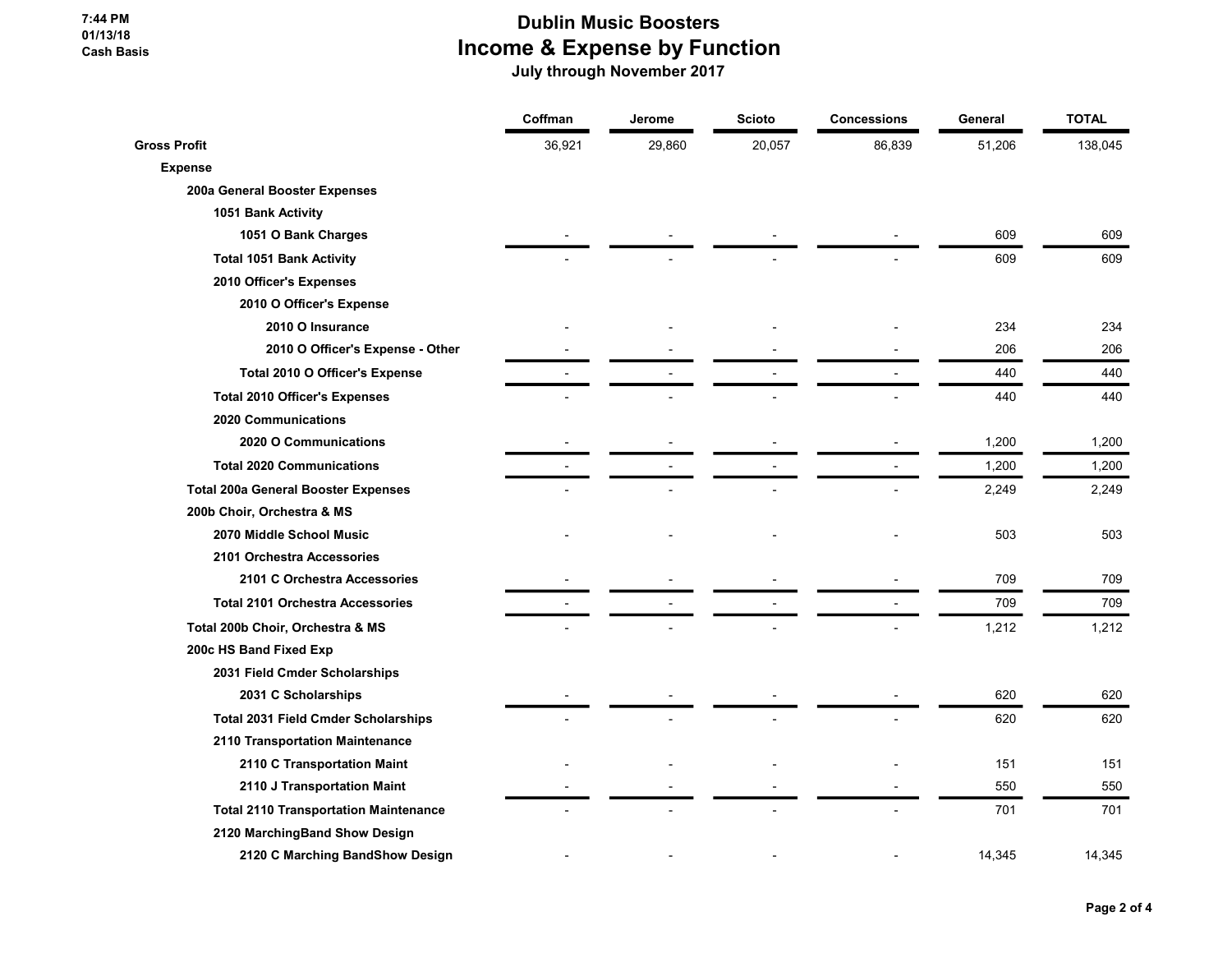#### 7:44 PM 01/13/18 Cash Basis

## Dublin Music Boosters Income & Expense by Function

| 10,596<br>10,596<br>2120 J Marching BandShow Design<br>2120 S Marching BandShow Design<br>6,114<br>6,114<br>31,055<br><b>Total 2120 MarchingBand Show Design</b><br>31,055<br>32,376<br>32,376<br>2040 Awards - Instrumental HS<br>1,272<br>1,272<br>2040 J Awards Instrumental HS<br><b>Total 2040 Awards - Instrumental HS</b><br>1,272<br>1,272<br>2080 Repair / Replacement<br>2080 C Repair/Replacement<br>3,648<br>3,648<br>2080 J Repair/Replacement<br>793<br>793<br>344<br>344<br>2080 S Repair/Replacement<br>4,786<br>4,786<br>Total 2080 Repair / Replacement<br>2081 Percussion<br>2081 J Percussion<br>2,056<br>2,056<br>2081 S Percussion<br>1,041<br>1,041<br><b>Total 2081 Percussion</b><br>3,097<br>3,097<br>2091 Clinics Marching Band<br>565<br>565<br>2091 S Clinics Marching Band<br><b>Total 2091 Clinics Marching Band</b><br>565<br>565<br>2092 Clinics Flag Corps<br>2,725<br>2092 C Clinics Flag Corps<br>2,725<br>2092 S Clinics Flag Corps<br>500<br>500<br><b>Total 2092 Clinics Flag Corps</b><br>3,225<br>3,225<br>2093 Clinics Concert Band<br>2093 J Cinics Concert Band<br>375<br>375<br>2093 S CInics Concert Band<br>300<br>300<br><b>Total 2093 Clinics Concert Band</b><br>675<br>675<br>2102 Color Guard Accessories<br>2102 C Color Guard Accessories<br>3,924<br>3,924<br>2102 J Color Guard Accessories<br>3,738<br>3,738<br>2102 S Color Guard Accessories<br>3,163<br>3,163 |                                     | Coffman | Jerome | <b>Scioto</b> | <b>Concessions</b> | General | <b>TOTAL</b> |
|---------------------------------------------------------------------------------------------------------------------------------------------------------------------------------------------------------------------------------------------------------------------------------------------------------------------------------------------------------------------------------------------------------------------------------------------------------------------------------------------------------------------------------------------------------------------------------------------------------------------------------------------------------------------------------------------------------------------------------------------------------------------------------------------------------------------------------------------------------------------------------------------------------------------------------------------------------------------------------------------------------------------------------------------------------------------------------------------------------------------------------------------------------------------------------------------------------------------------------------------------------------------------------------------------------------------------------------------------------------------------------------------------------------------------|-------------------------------------|---------|--------|---------------|--------------------|---------|--------------|
|                                                                                                                                                                                                                                                                                                                                                                                                                                                                                                                                                                                                                                                                                                                                                                                                                                                                                                                                                                                                                                                                                                                                                                                                                                                                                                                                                                                                                           |                                     |         |        |               |                    |         |              |
|                                                                                                                                                                                                                                                                                                                                                                                                                                                                                                                                                                                                                                                                                                                                                                                                                                                                                                                                                                                                                                                                                                                                                                                                                                                                                                                                                                                                                           |                                     |         |        |               |                    |         |              |
|                                                                                                                                                                                                                                                                                                                                                                                                                                                                                                                                                                                                                                                                                                                                                                                                                                                                                                                                                                                                                                                                                                                                                                                                                                                                                                                                                                                                                           |                                     |         |        |               |                    |         |              |
|                                                                                                                                                                                                                                                                                                                                                                                                                                                                                                                                                                                                                                                                                                                                                                                                                                                                                                                                                                                                                                                                                                                                                                                                                                                                                                                                                                                                                           | <b>Total 200c HS Band Fixed Exp</b> |         |        |               |                    |         |              |
|                                                                                                                                                                                                                                                                                                                                                                                                                                                                                                                                                                                                                                                                                                                                                                                                                                                                                                                                                                                                                                                                                                                                                                                                                                                                                                                                                                                                                           | 200d Band Variable Expenses         |         |        |               |                    |         |              |
|                                                                                                                                                                                                                                                                                                                                                                                                                                                                                                                                                                                                                                                                                                                                                                                                                                                                                                                                                                                                                                                                                                                                                                                                                                                                                                                                                                                                                           |                                     |         |        |               |                    |         |              |
|                                                                                                                                                                                                                                                                                                                                                                                                                                                                                                                                                                                                                                                                                                                                                                                                                                                                                                                                                                                                                                                                                                                                                                                                                                                                                                                                                                                                                           |                                     |         |        |               |                    |         |              |
|                                                                                                                                                                                                                                                                                                                                                                                                                                                                                                                                                                                                                                                                                                                                                                                                                                                                                                                                                                                                                                                                                                                                                                                                                                                                                                                                                                                                                           |                                     |         |        |               |                    |         |              |
|                                                                                                                                                                                                                                                                                                                                                                                                                                                                                                                                                                                                                                                                                                                                                                                                                                                                                                                                                                                                                                                                                                                                                                                                                                                                                                                                                                                                                           |                                     |         |        |               |                    |         |              |
|                                                                                                                                                                                                                                                                                                                                                                                                                                                                                                                                                                                                                                                                                                                                                                                                                                                                                                                                                                                                                                                                                                                                                                                                                                                                                                                                                                                                                           |                                     |         |        |               |                    |         |              |
|                                                                                                                                                                                                                                                                                                                                                                                                                                                                                                                                                                                                                                                                                                                                                                                                                                                                                                                                                                                                                                                                                                                                                                                                                                                                                                                                                                                                                           |                                     |         |        |               |                    |         |              |
|                                                                                                                                                                                                                                                                                                                                                                                                                                                                                                                                                                                                                                                                                                                                                                                                                                                                                                                                                                                                                                                                                                                                                                                                                                                                                                                                                                                                                           |                                     |         |        |               |                    |         |              |
|                                                                                                                                                                                                                                                                                                                                                                                                                                                                                                                                                                                                                                                                                                                                                                                                                                                                                                                                                                                                                                                                                                                                                                                                                                                                                                                                                                                                                           |                                     |         |        |               |                    |         |              |
|                                                                                                                                                                                                                                                                                                                                                                                                                                                                                                                                                                                                                                                                                                                                                                                                                                                                                                                                                                                                                                                                                                                                                                                                                                                                                                                                                                                                                           |                                     |         |        |               |                    |         |              |
|                                                                                                                                                                                                                                                                                                                                                                                                                                                                                                                                                                                                                                                                                                                                                                                                                                                                                                                                                                                                                                                                                                                                                                                                                                                                                                                                                                                                                           |                                     |         |        |               |                    |         |              |
|                                                                                                                                                                                                                                                                                                                                                                                                                                                                                                                                                                                                                                                                                                                                                                                                                                                                                                                                                                                                                                                                                                                                                                                                                                                                                                                                                                                                                           |                                     |         |        |               |                    |         |              |
|                                                                                                                                                                                                                                                                                                                                                                                                                                                                                                                                                                                                                                                                                                                                                                                                                                                                                                                                                                                                                                                                                                                                                                                                                                                                                                                                                                                                                           |                                     |         |        |               |                    |         |              |
|                                                                                                                                                                                                                                                                                                                                                                                                                                                                                                                                                                                                                                                                                                                                                                                                                                                                                                                                                                                                                                                                                                                                                                                                                                                                                                                                                                                                                           |                                     |         |        |               |                    |         |              |
|                                                                                                                                                                                                                                                                                                                                                                                                                                                                                                                                                                                                                                                                                                                                                                                                                                                                                                                                                                                                                                                                                                                                                                                                                                                                                                                                                                                                                           |                                     |         |        |               |                    |         |              |
|                                                                                                                                                                                                                                                                                                                                                                                                                                                                                                                                                                                                                                                                                                                                                                                                                                                                                                                                                                                                                                                                                                                                                                                                                                                                                                                                                                                                                           |                                     |         |        |               |                    |         |              |
|                                                                                                                                                                                                                                                                                                                                                                                                                                                                                                                                                                                                                                                                                                                                                                                                                                                                                                                                                                                                                                                                                                                                                                                                                                                                                                                                                                                                                           |                                     |         |        |               |                    |         |              |
|                                                                                                                                                                                                                                                                                                                                                                                                                                                                                                                                                                                                                                                                                                                                                                                                                                                                                                                                                                                                                                                                                                                                                                                                                                                                                                                                                                                                                           |                                     |         |        |               |                    |         |              |
|                                                                                                                                                                                                                                                                                                                                                                                                                                                                                                                                                                                                                                                                                                                                                                                                                                                                                                                                                                                                                                                                                                                                                                                                                                                                                                                                                                                                                           |                                     |         |        |               |                    |         |              |
|                                                                                                                                                                                                                                                                                                                                                                                                                                                                                                                                                                                                                                                                                                                                                                                                                                                                                                                                                                                                                                                                                                                                                                                                                                                                                                                                                                                                                           |                                     |         |        |               |                    |         |              |
|                                                                                                                                                                                                                                                                                                                                                                                                                                                                                                                                                                                                                                                                                                                                                                                                                                                                                                                                                                                                                                                                                                                                                                                                                                                                                                                                                                                                                           |                                     |         |        |               |                    |         |              |
|                                                                                                                                                                                                                                                                                                                                                                                                                                                                                                                                                                                                                                                                                                                                                                                                                                                                                                                                                                                                                                                                                                                                                                                                                                                                                                                                                                                                                           |                                     |         |        |               |                    |         |              |
|                                                                                                                                                                                                                                                                                                                                                                                                                                                                                                                                                                                                                                                                                                                                                                                                                                                                                                                                                                                                                                                                                                                                                                                                                                                                                                                                                                                                                           |                                     |         |        |               |                    |         |              |
|                                                                                                                                                                                                                                                                                                                                                                                                                                                                                                                                                                                                                                                                                                                                                                                                                                                                                                                                                                                                                                                                                                                                                                                                                                                                                                                                                                                                                           |                                     |         |        |               |                    |         |              |
|                                                                                                                                                                                                                                                                                                                                                                                                                                                                                                                                                                                                                                                                                                                                                                                                                                                                                                                                                                                                                                                                                                                                                                                                                                                                                                                                                                                                                           |                                     |         |        |               |                    |         |              |
|                                                                                                                                                                                                                                                                                                                                                                                                                                                                                                                                                                                                                                                                                                                                                                                                                                                                                                                                                                                                                                                                                                                                                                                                                                                                                                                                                                                                                           |                                     |         |        |               |                    |         |              |
|                                                                                                                                                                                                                                                                                                                                                                                                                                                                                                                                                                                                                                                                                                                                                                                                                                                                                                                                                                                                                                                                                                                                                                                                                                                                                                                                                                                                                           |                                     |         |        |               |                    |         |              |
|                                                                                                                                                                                                                                                                                                                                                                                                                                                                                                                                                                                                                                                                                                                                                                                                                                                                                                                                                                                                                                                                                                                                                                                                                                                                                                                                                                                                                           |                                     |         |        |               |                    |         |              |